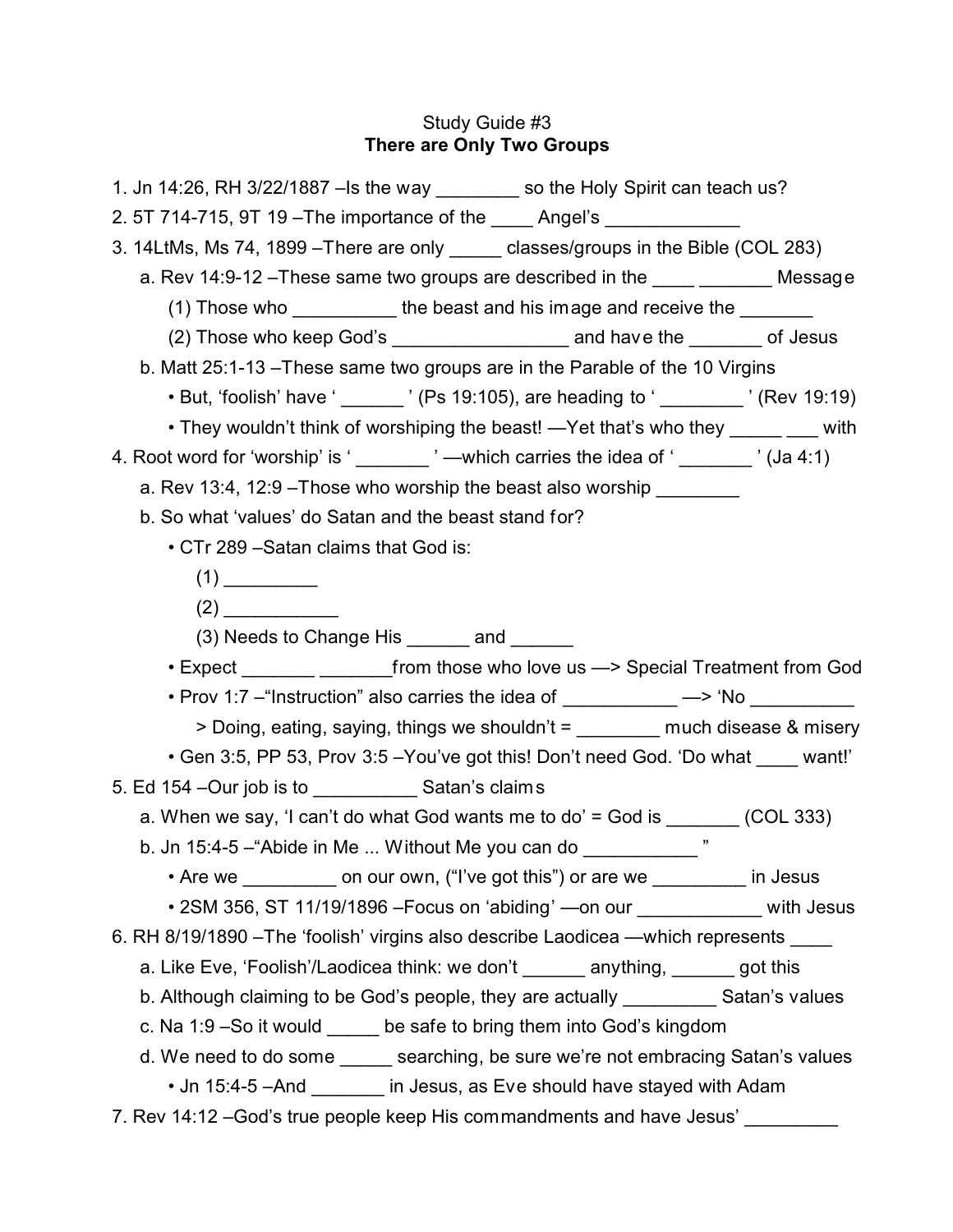- a. Ps 22, Isa 53 From messianic prophecies Jesus what was going to happen
- b. Matt 26:39, DA 690, ED 253, MH 479 Even though He didn't ' $\cdot$  ' what He was going to go through, He believed God's plan was best and was willing to follow it
- c. Similarly, the end-time prophecies let us what is going to happen to us
- d. Having Jesus' faith means being \_\_\_\_\_\_\_\_\_\_\_ to follow God's plan for us (MH 479)
	- TM 116 –Need to study prophecies to know God's plan and how to it

### 1. *Review and Herald*, March 22, 1887

There is nothing that Satan fears so much as that the people of God shall clear the way by removing every hindrance, so that the Lord can pour out his Spirit upon a languishing church and an impenitent congregation. ... When the way is prepared for the Spirit of God, the blessing will come.

### 2. *Testimonies to the Church Vol. 5*, page 714-715 —1889

The peculiar work of the third angel has not been seen in its importance. God meant that His people should be far in advance of the position which they occupy today. But now, when the time has come for them to spring into action, they have the preparation to make. ... We are years behind.

#### 3. *Testimonies for the Church Vol. 9*, page 19

In a special sense Seventh-day Adventists have been set in the world as watchmen and light bearers. To them has been entrusted the last warning for a perishing world. On them is shining wonderful light from the word of God. They have been given a work of the most solemn import--the proclamation of the first, second, and third angels' messages. There is no other work of so great importance. They are to allow nothing else to absorb their attention.

#### 4. *Letters and Manuscripts,* Vol. 14 —Ms 74, 1899

There are two classes brought to view in the Word of God—the wise and the foolish.

## 5. *Christ Triumphant*, page 289 —Manuscript 1, 1902

The rebellion against God's law was begun by Satan in heaven. By this rebellion sin was brought into existence. . . . Satan insisted that God had not dealt with him justly. He criticized God's plan of government. He declared the divine law to be arbitrary, detrimental to the interests of the heavenly universe, and in need of change. . . . The questions to be answered were: Is God's law imperfect, in need of being amended or abrogated? Or is it immutable? Is God's government stable? Or is it in need of changes? Not only before those living in the city of God, but before the inhabitants of all the heavenly universe, were these questions to be answered.

## 6. *Patriarchs and Prophets*, page 53

The angels had cautioned Eve to beware of separating herself from her husband while occupied in their daily labor in the garden; with him she would be in less danger from temptation than if she were alone. But absorbed in her pleasing task, she unconsciously